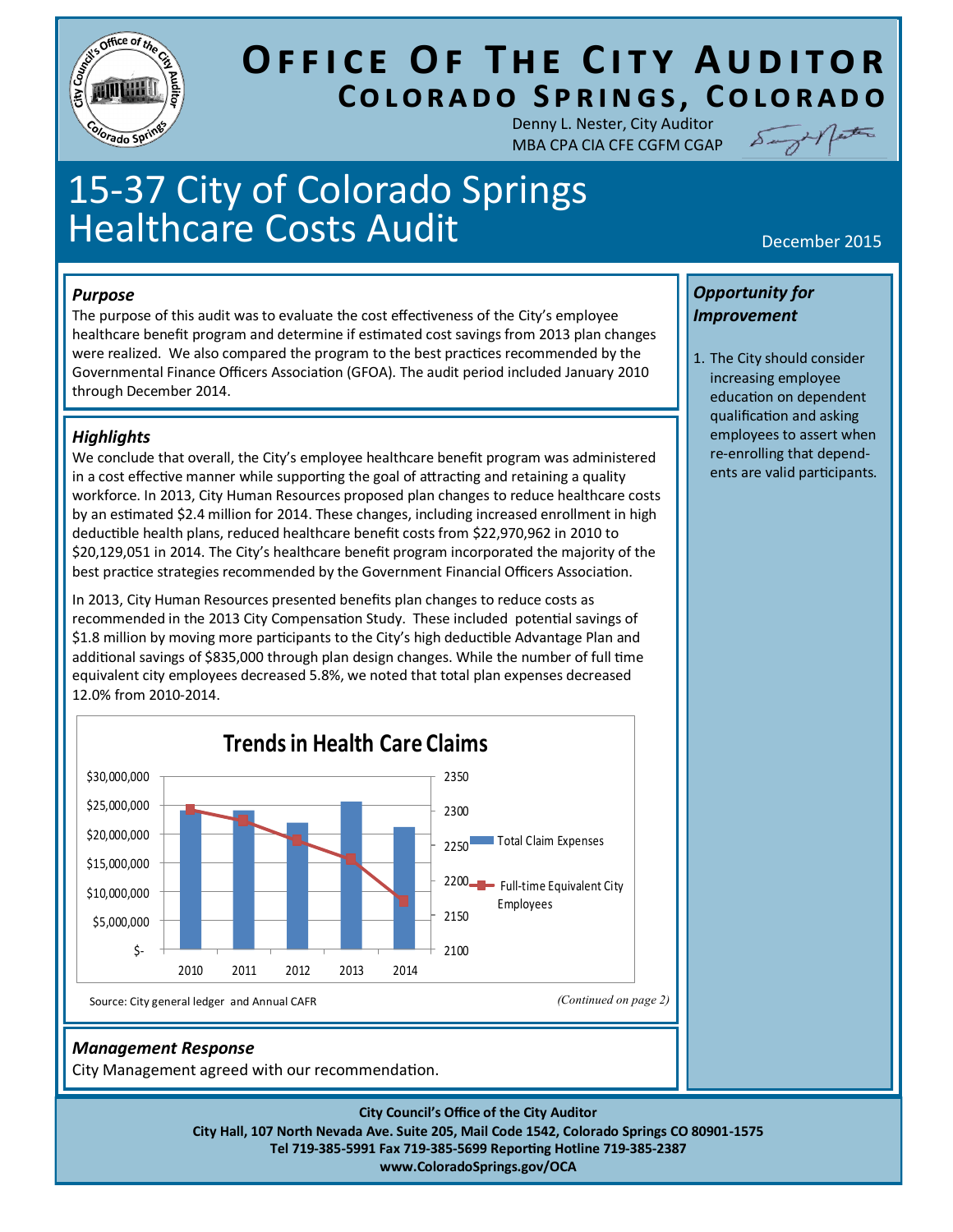## **1 5 - 3 7 C i t y o f C o l o r a d o S p r i n g s HEALTHCARE COSTS AUDIT**

Health benefit costs have been steadily rising over the past 10 years for most state and local governments. In June 2013, the average cost for healthcare benefits as a percentage of total compensation in private industry was 7.7% while in state and local governments it was 11.8%. The City's healthcare benefit costs as a percentage of total compensation costs declined from 10.81% in 2010 to 9.42% by the end of 2014, or \$2.84M less than in 2010.

The City offers group medical plans to civilian and sworn regular, special, and probationary employees who are employed to work twenty or more hours per week. In addition, under City Code 1.4205, the City must offer medical coverage to eligible sworn (fire and police) retirees





until they are Medicare-eligible. Source: City of Colorado Springs Financial reports

The Employee Benefits Self-Insured Health Fund, an internal service fund, accounts for the revenue and costs of the City's health plan. This fund has had a negative net position since 2008 with a deficit of \$5.89M in 2014. This negative net position included Incurred But Not Reported claims, IBNR, of \$2.84M to \$4.38M for 2010 through 2014. The IBNR is calculated by a third party actuary annually. Since 2010, revenue from premiums generally covered expenses with the exception of 2011 and 2013. Operating expenses declined in three out of the last five years.

If the fund was unable to pay claims, additional funds would be obtained from the City's General Fund. The City

has stop loss coverage in place to limit claims exposure. From 2010 through 2014, only one year (2013) required additional fund transfers from the General Fund in the amount of \$331,809. This was due to unusually large claims for the year and not increasing premiums in 2013 due to the compensation study in progress.

The 2016 Budget Outlook prepared in September 2015 stated that the City's funding strategy is to first build general fund balances, then increase funding to internal service funds such as the employee health benefit and workers' compensation funds.

#### **Government Finance Officers Association (GFOA) Best Practices** The City has made changes to the Benefits

Program and Pay practices over the past five years in an effort to contain healthcare plan costs. We compared the City's practices to the recommendations made by the GFOA.

#### **1) Change the level of benefit provided: Changed retiree health benefits:** GFOA suggested the more benefits a plan provides and the greater the number of participants in the plan, the greater the total cost of the plan. Effective January 2011, retirees eligible for Medicare were no longer eligible for the City's plan. Retiree enrollments decreased from 249

| <b>GFOA RECOMMENDATIONS</b>                                  | CITY OF COLORADO SPRINGS STRATEGIES                                                                |
|--------------------------------------------------------------|----------------------------------------------------------------------------------------------------|
| 1. Change the level of benefit provided                      | High deductible plan, sworn retirees over 65 no longer<br>eligible                                 |
| 2. Manage participant's choice of providers                  | On site medical clinic & pharmacy, higher copay for out<br>of network, change of network providers |
| 3. Share cost with employees                                 | Increase employee share of premium, cost sharing<br>copays and deductibles                         |
| 4. Reduce use of health benefit services                     | Wellness program, chronic disease management<br>program                                            |
| 5. Right source health benefit services                      | Self insurance, stop loss coverage                                                                 |
| 6. Maximize the value received for the health<br>care dollar | Disease management programs, educate employees                                                     |
| Source: www.gfoa.org                                         |                                                                                                    |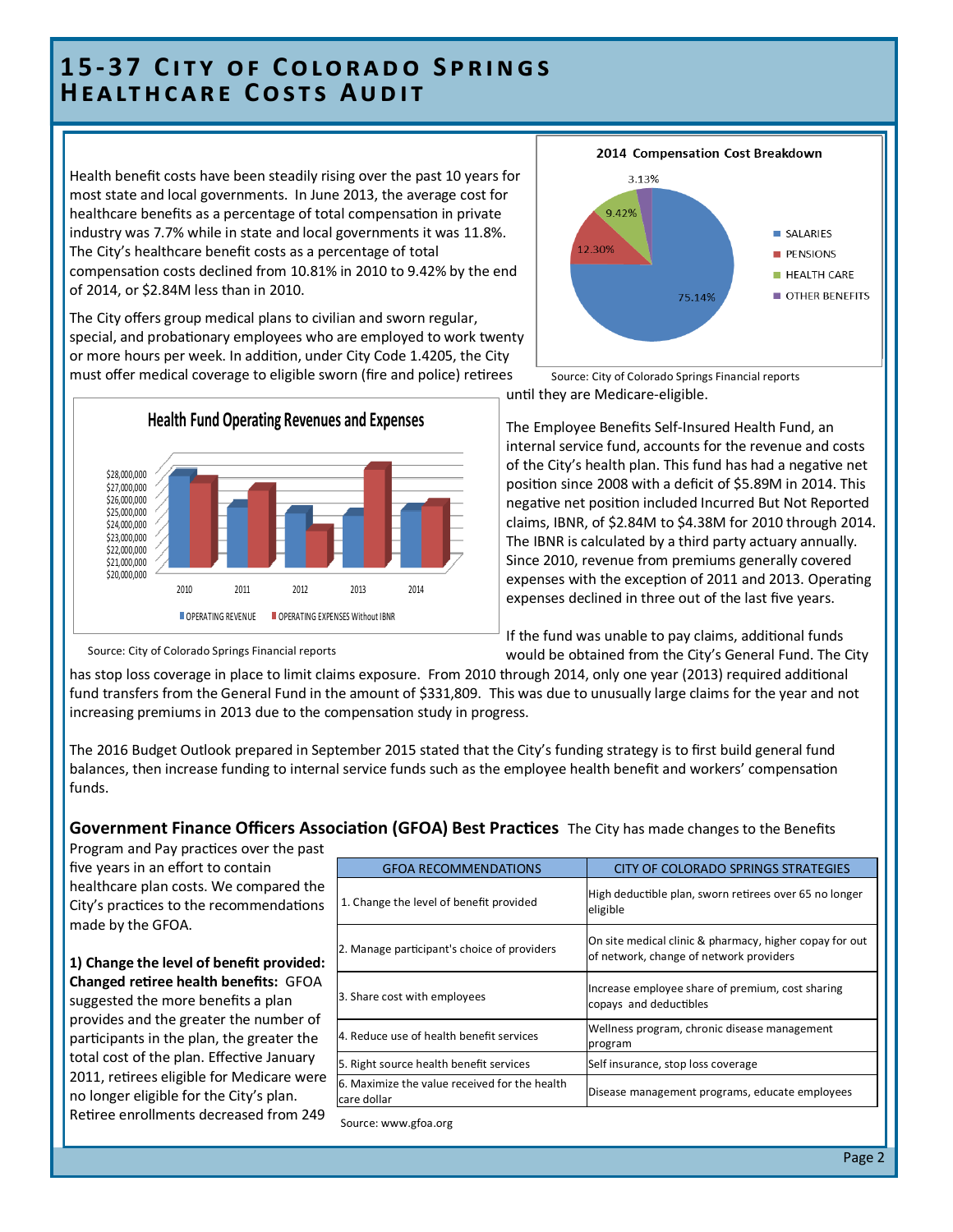# **1 5 - 3 7 C i t y o f C o l o r a d o S p r i n g s HEALTHCARE COSTS AUDIT**



*Source: City of Colorado Springs Human Resource*s

that they have contracted for the deepest discounts. The City changed networks and in 2014 the new network resulted in \$2.6M savings for the plan due to higher medical discounts.

**3) Shared costs with employees:** GFOA suggests structuring health plans so that employees bear part of the burden of benefit costs. Since 2010, the City has consistently increased the employee cost share of the premiums on both medical plans. The City also increased deductibles for its Premier Plan from \$50 in 2010 to \$500 in 2015 for single coverage and for family coverage from \$100 to \$1,250. The high deductible Advantage Plan introduced in 2012 has a deductible of \$1,500 for single coverage and \$3,000 for family coverage.

in January 2010 to 144 in January 2011. By January 2014, there were 121 retirees enrolled in the City's Medical plan.

**Consumer Driven health plans:** GFOA recommends introducing a consumer-driven mentality to employee healthcare to reduce excess usage. The 2013 Compensation Study suggested by increasing enrollment in the high deductible Advantage plan the City could save \$1.8M in 2014. The Advantage plan provided a lower premium but higher out-of-pocket expenses for employees. The chart shows the change in plan enrollment since 2010 from a lower deductible Premier plan to a High Deductible plan.

**2) Manage participants' choice of providers:** GFOA suggests employers verify that providers produce the best outcomes at the lowest price and have their third-party administrator demonstrate



The chart to the right demonstrates the change in premium cost sharing for family coverage in the Advantage Plan since 2012 when the plan was introduced.

**4) Reduce use of health benefit services:** GFOA suggests employers offer wellness programs to affect the overall health of participants, decreasing future healthcare costs, and increasing productivity by modifying poor health habits. The City has offered the "Reach Your Peak" wellness program for over ten years to active and retired employees enrolled in the City's medical plans. The voluntary program requires employees to participate in health activities to earn a \$300 annual incentive. The City also offers health management programs for asthma, coronary artery disease, hypertension, depression, and sleep management care.

#### **5) Right source health benefit services:**

**On-site medical clinic and pharmacy:** GFOA research found that on-site clinics offer a substantial return on investment ranging from \$1.60 to \$4 saved for every dollar invested. In 2011, it was estimated the City saved \$354,179 annually through the City Employee Pharmacy program and that pharmacy costs were 25%-59% lower than other municipality populations without an onsite pharmacist.

**Self-insurance:** GFOA states the largest potential gain from right-sourcing for many employers will come from self-insuring or self-funding the health plans. GFOA states the financial benefits can result in a 10% reduction in healthcare costs by eliminating the profit margin and designing benefit plans which meets the City's needs. The City has been self-insured since 1978. To reduce the risk of high-cost or catastrophic claims, the City purchases stop-loss insurance for claims exceeding \$500,000 as recommended by the GFOA.